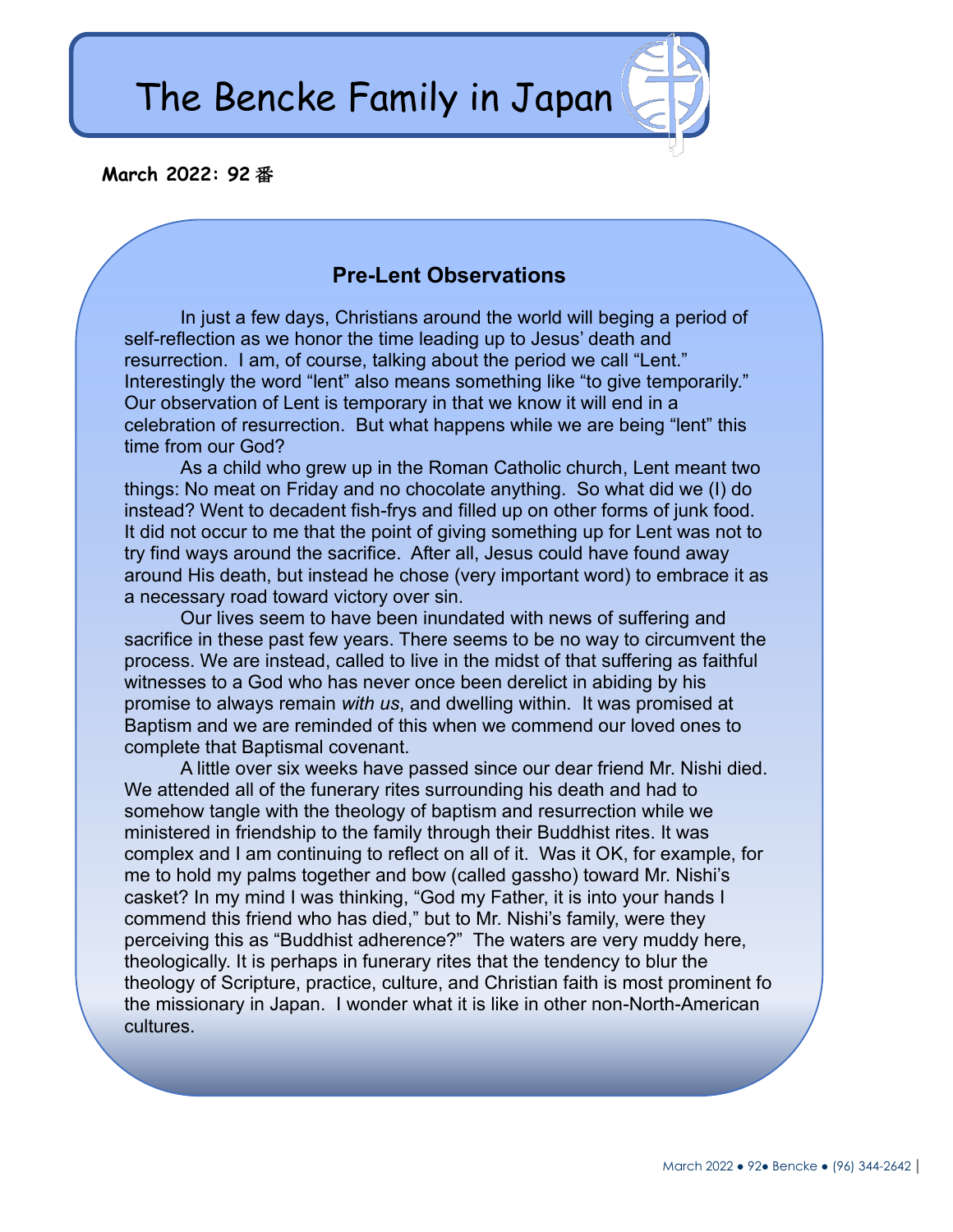support for the bereaved, which is not necessarily the case in North American One thing is certain, and that is that Japanese funerary rites offer a much more involved set of rituals and experiences that connect the bereaved to the experience of the deceased. With the "follow-up" rites that occur in Buddhism, there are built-in opportunities to provide emotional or spiritual funeral practice. For North American Christians, there is a wake, a funeral, an internment, and maybe a luncheon. After that, though….? ..whereas in Buddhist practice there are certain things that happen along the way that make the contact with death much more tangible, such as how the families take the cremated bones off the tray and put them into an urn, or how seven days following a death, a monk will visit the home and pray sutras. Some of these things now happen in Japanese Lutheran death after the rites were codified in 1996. I wonder if the churches in North America would benefit from understanding practices surrounding death and funerary rites in Japan. It would certainly be a great opportunity for partnership and accompaniment!

I wonder a lot, these days. Difficult realities seem to make me ask important questions about what I believe and how I bear witness to those beliefs.Here are some pictures from the various parts of the funerary rituals for our friend:





### **(Left above)**

**This is the "hall" where the wake and the funeral take place. The cremation and all rituals associated with that are off site at a city facility. In the front are basins where those gathered will offer incense at certain points during the rites.**

#### **(Left below)**

**The fruit basket is an offering that is made to help Mr. Nishi proceed into the afterlife. His picture, of course, is at the top of the altar.**